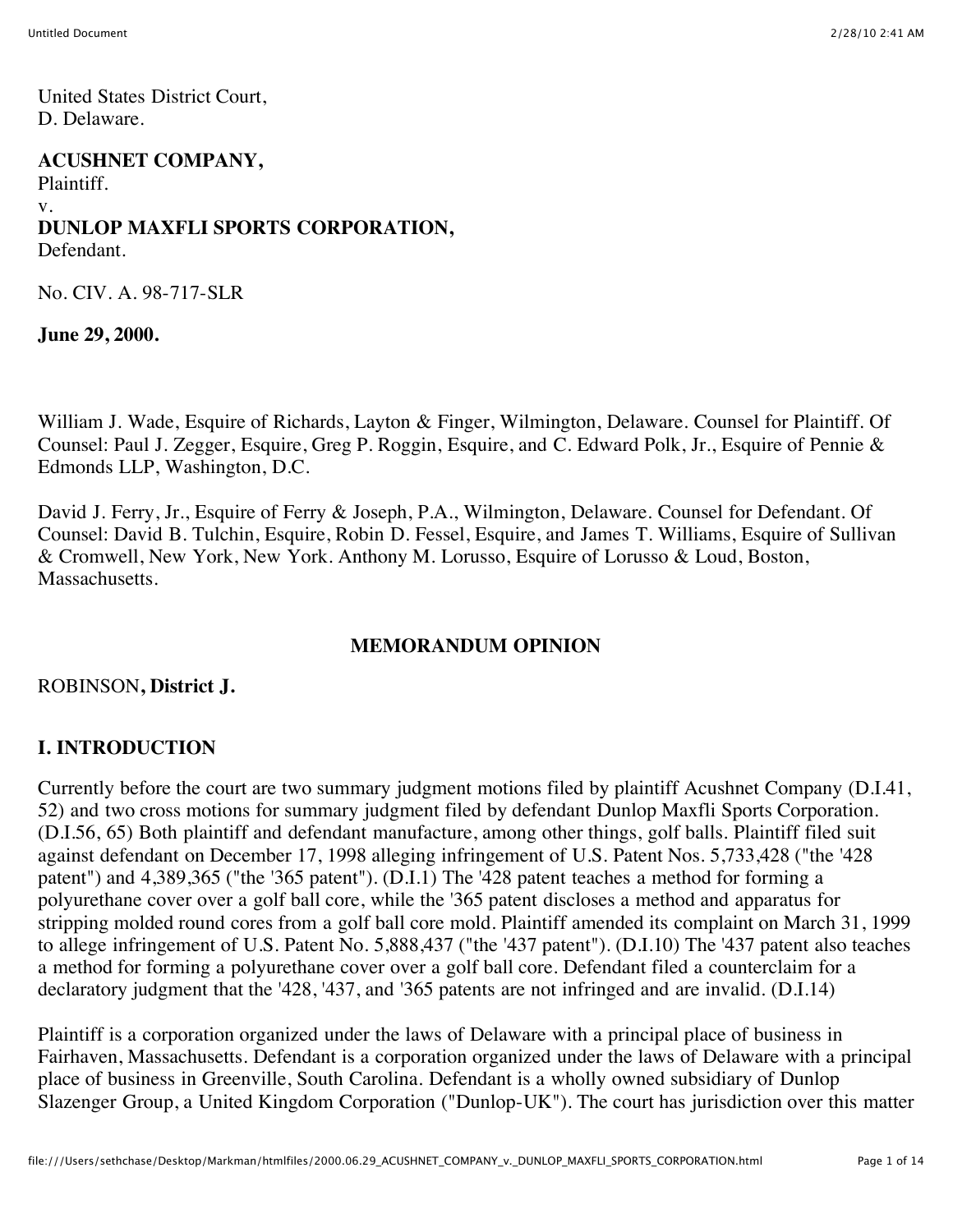by virtue of 28 U.S.C. s. 1338(a), and venue is proper in this judicial district pursuant to 28 U.S.C. s.s. 1400(b) and 1391(c).

# **II. BACKGROUND**

Plaintiff's first motion seeks (1) summary judgment of the validity and enforceability of the '428 and '437 patents and (2) summary judgment that defendant's accused process infringes claim 6 of the '437 patent. (D.I.41) Defendant's cross motion seeks summary judgment of noninfringement of claim 6 of the '437 patent. (D.I.56) Plaintiff's second motion seeks summary judgment of infringement of claims 1-3 of the '365 patent, while defendant's second cross motion seeks summary judgment of invalidity of the '365 patent. (D.I.52, 65) The court shall address each of these motions in turn.

## **III. STANDARD OF REVIEW**

A court shall grant summary judgment only if "the pleadings, depositions, answers to interrogatories, and admissions on file, together with the affidavits, if any, show that there is no genuine issue as to any material fact and that the moving party is entitled to judgment as a matter of law." Fed.R.Civ.P. 56(c). The moving party bears the burden of proving that no genuine issue of material fact exists. *See* Matsushita Elec. Indus. Co. v. Zenith Radio Corp., 475 U.S. 574, 586 n.10 (1986). "Facts that could alter the outcome are 'material,' and disputes are 'genuine' if evidence exists from which a rational person could conclude that the position of the person with the burden of proof on the disputed issue is correct." Horowitz v. Federal Kemper Life Assurance Co., 57 F.3d 300, 302 n.1 (3d Cir.1995) (internal citations omitted). If the moving party has demonstrated an absence of material fact, the nonmoving party then "must come forward with 'specific facts showing that there is a genuine issue for trial." ' Matsushita, 475 U.S. at 587 (quoting Fed.R.Civ.P. 56(e)). The court will "view the underlying facts and all reasonable inferences therefrom in the light most favorable to the party opposing the motion." Pennsylvania Coal Ass'n v. Babbitt, 63 F.3d 231, 236 (3d Cir.1995). The mere existence of some evidence in support of the nonmoving party, however, will not be sufficient for denial of a motion for summary judgment; there must be enough evidence to enable a jury reasonably to find for the nonmoving party on that issue. *See* Anderson v. Liberty Lobby, Inc., 477 U.S. 242, 249 (1986). If the nonmoving party fails to make a sufficient showing on an essential element of its case with respect to which it has the burden of proof, the moving party is entitled to judgment as a matter of law. *See* Celotex Corp. v. Catrett, 477 U.S. 317, 322 (1986).

#### **IV. PLAINTIFF'S MOTION FOR SUMMARY JUDGMENT OF VALIDITY AND ENFORCEABILITY OF THE '428 AND** '437 PATENTS **AND OF INFRINGEMENT OF CLAIM 6 OF** THE '437 PATENT **AND DEFENDANT'S CROSS MOTION FOR NONINFRINGEMENT OF** THE '437 PATENT

In its first motion, plaintiff invokes the doctrine of assignor estoppel to preclude defendant from pursuing its counterclaim for invalidity of the '428 and '437 patents. Plaintiff also seeks summary judgment of infringement of claim 6 of the '437 patent. The court shall address each argument in turn.

#### **A. Assignor Estoppel**

Assignor estoppel "prevents one who has assigned the rights to a patent ... from later contending that what was assigned is a nullity." Diamond Scientific Co. v. Ambico, Inc., 848 F.2d 1220, 1224 (Fed.Cir.1988). Courts have applied assignor estoppel to invalidity challenges based on novelty, utility, patentable invention, anticipatory matter, and state of the art. *See id.* The doctrine "prevents the 'unfairness and injustice' of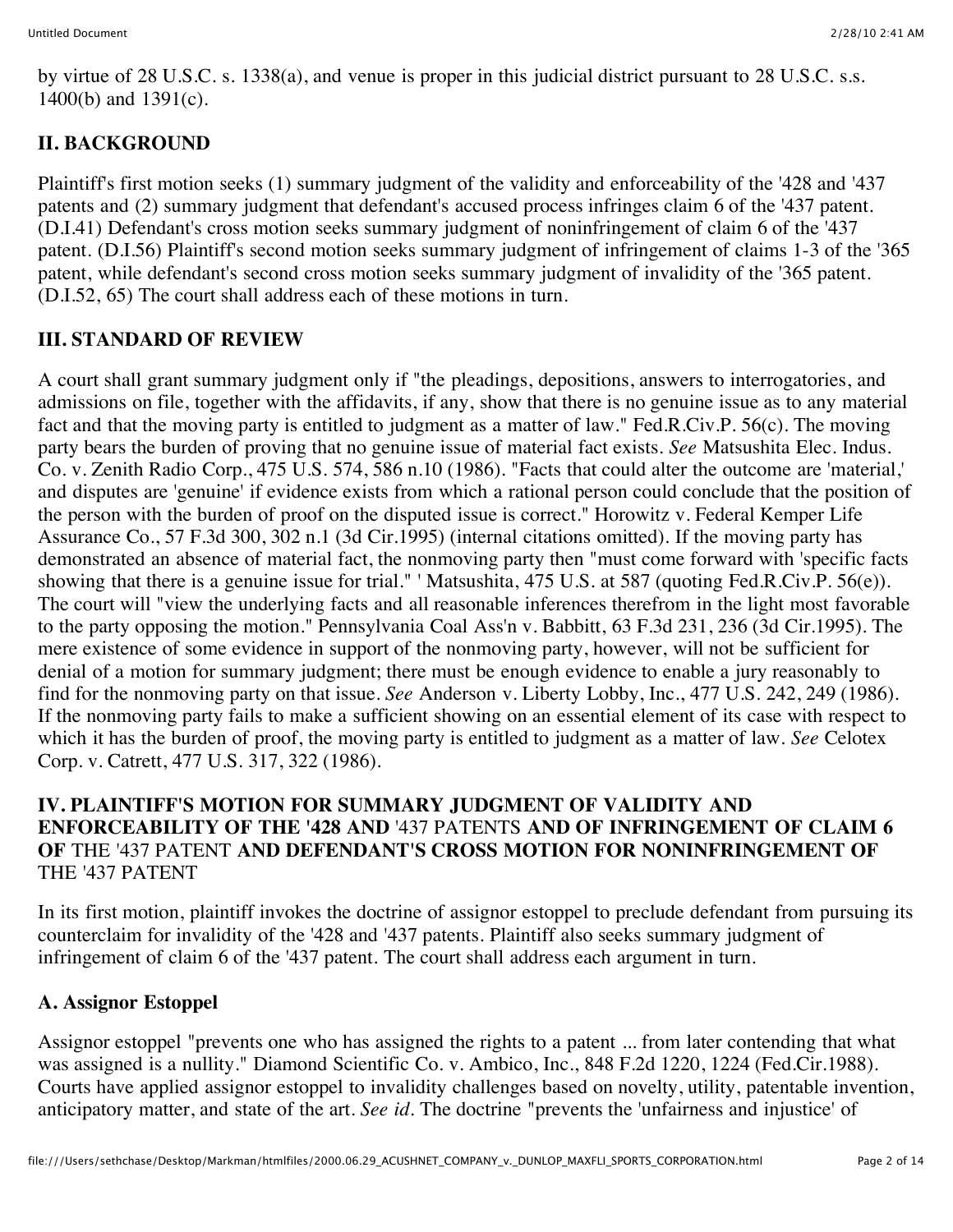permitting a party 'to sell something and later to assert that what was sold is worthless." ' Mentor Graphics Corp. v. Quickturn Design Sys., Inc., 150 F.3d 1374, 1377 (Fed.Cir.1998) (quoting Diamond Scientific, 848 F.2d at 1224). Assignor estoppel also bars challenges to patents by parties in privity with the assignor. *See id.* It is undisputed that the inventor of the '428 and '437 patents, John Calabria, assigned his rights to those patents to plaintiff. It is also undisputed that, after assigning his rights to plaintiff, Calabria left plaintiff's employ to work for defendant. At issue, then, is whether Calabria is in privity with defendant, such that assignor estoppel precludes defendant from pursuing its invalidity counterclaim.

To determine whether privity exists, the court must "balance the equities" in light of the act of infringement. *See* Shamrock Techs ., Inc. v. Medical Sterilization, Inc., 903 F.2d 789, 793 (Fed.Cir.1990). The Federal Circuit has explained that:

If an inventor assigns his invention to his employer company A and leaves to join company B, whether company B is in privity and thus bound by the doctrine will depend on the equities dictated by the relationship between the inventor and company B in light of the act of infringement. The closer that relationship, the more the equities will favor applying the doctrine to company B.

*Id.* A court must evaluate all direct and indirect contacts between the assignor and the defendant. See Intel Corp. v. United States Int'l Trade Comm'n, 946 F.2d 821, 838 (Fed.Cir.1991). "What is significant is whether the ultimate infringer availed itself of the inventor's 'knowledge and assistance' to conduct infringement." Id. at 839.

This broad test for finding privity, however, must be viewed in light of the facts of the cases in which the test has been enunciated. In the handful of cases finding privity between a defendant corporation and an assignor of the patent-in-suit, the assignor has exercised substantial control over, and/or held considerable financial interest in, the defendant corporation. For instance, in *Shamrock Technologies,* the assignor left the assignee's employ to become the defendant corporation's Vice President of Operations. *See* Shamrock Techs., 903 F.2d at 794. He also owned 50,000 shares of the defendant corporation's stock. *See id.; see also* Carroll Touch, Inc. v. Electro Mech. Sys., Inc., 15 F.3d 1573, 1579 (Fed.Cir.1993) (assignor was founder, president, principal executive officer, and owner of a controlling interest in defendant corporation). It is also notable that, in finding privity between the assignor and defendant, the court in *Shamrock Technologies* relied upon cases involving assignors who exercised considerable control over the defendant corporation. *See* Shamrock Techs., 903 F.2d at 793 (citing United States Appliance Corp. v. Beauty Shop Supply Co., 121 F.2d 149, 151 (9th Cir.1941) (privity between assignor and co-developer of infringing device with company they formed to advance their interests in infringing device); Stubnitz-Greene Spring Corp. v. Fort Pitt Bedding Co., 110 F.2d 192, 195 (6th Cir.1940) (privity between assignor and company of which he was principal stockholder, president, and general manager); Buckingham Prods. Co. v. McAleer Mfg. Co., 108 F.2d 192, 195 (6th Cir.1939) (privity between assignor and corporation "over which he had control of policy but lacked voting control"); Mellor v. Carroll, 141 F. 992, 993-94 (C.C.D.Mass.1905) (privity found between assignor/other individuals and corporation founded by them to "carry on a business which they would be restrained from carrying on as individuals")).

The assignor also exercised considerable control over the defendant corporation in *Intel.* In *Intel,* the assignor of the patent-in-suit was the largest shareholder and chief executive officer of Atmel Corporation ("Atmel"), which enabled him to control that defendant's business and finances. See Intel, 946 F .2d at 837- 38. Atmel had entered into a joint venture with co-defendants General Instrument Corporation and Microchip Technology Inc. (collectively, "GI/M"). Significantly, the Federal Circuit in *Intel* ruled that the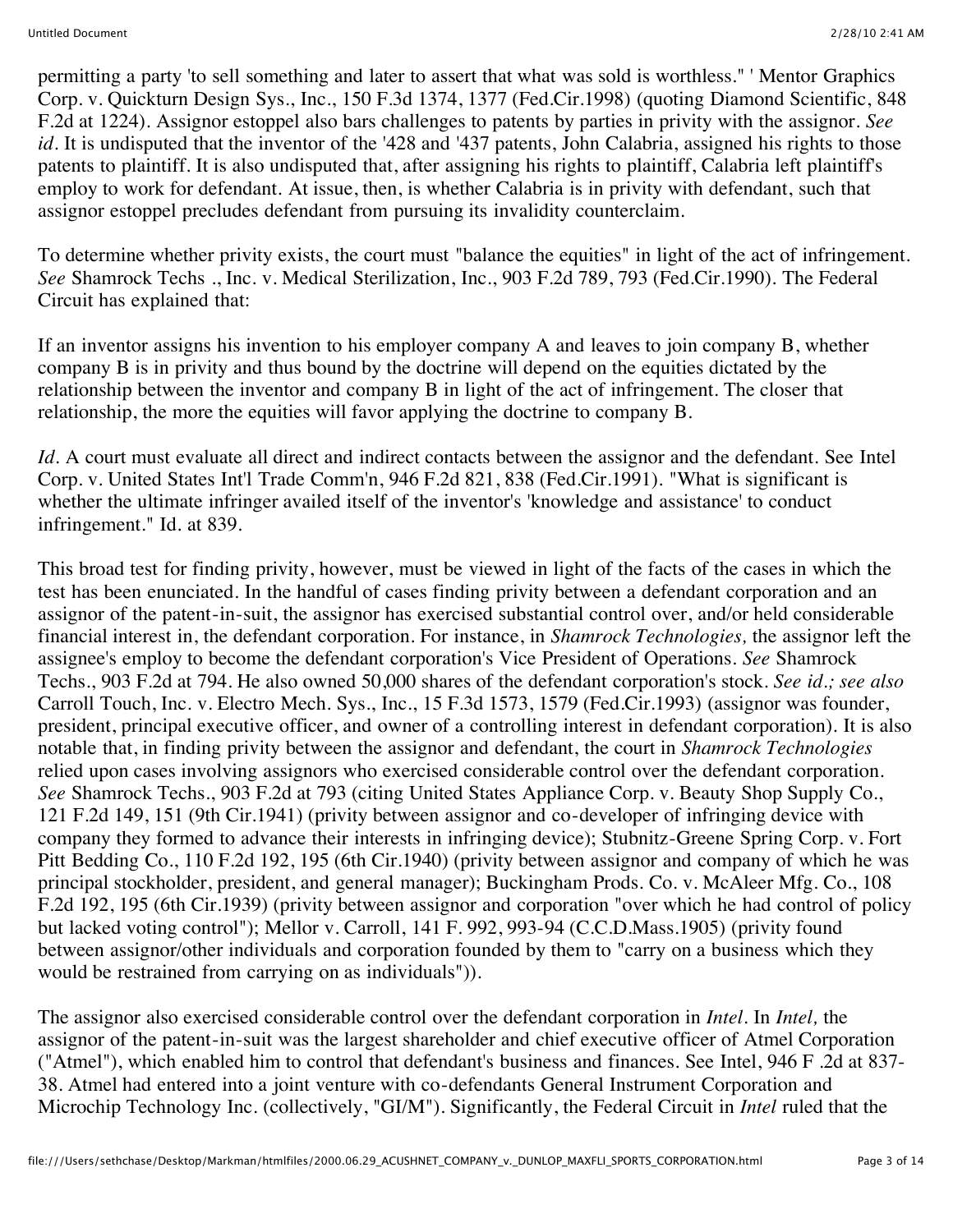assignor's relationship with GI/M was so extensive that "GI/M's dealings with Atmel are also, in substance, dealings with [the assignor]." *Id.* at 838. Consequently, the court found that the assignor also was in privity with GI/M and estopped both Atmel and GI/M from raising invalidity defenses. *Id.* at 838-39.

Most recently, the Federal Circuit found privity to exist between an assignor company and its wholly owned subsidiary, such that both were precluded from challenging the validity of the patent-in-suit. *See* Mentor Graphics, 150 F.3d at 1379. In *Mentor Graphics,* the assignor exercised "considerable control" over its subsidiary's operations. Indeed, it shared personnel with the subsidiary, approved its budget, and "established their relationship so that [the subsidiary] would have the capital it needed to manufacture the accused devices." *Id.; see also* Eagle Comtronics, Inc. v. Northeast Filter Co., No. 90-CV-573, 1991 WL 247551 (N.D.N.Y. Nov. 22, 1991) (finding privity where assignor left assignee's employ and founded defendant company for purpose of manufacturing accused devices).

The facts of the case at bar are distinguishable from those cases applying the doctrine of assignor estoppel. In each of these cases, the Federal Circuit found privity to exist where the assignor either controlled the corporation in question or had a significant financial stake in the corporation's success. Extending privity in such situations makes sense because it furthers the policy goal of assignor estoppel. That is, it prevents an assignor from perpetrating in a corporate guise the very injustice the doctrine precludes him or her from accomplishing in a personal capacity.

In the present case, however, extending the assignor estoppel doctrine to defendant would not accomplish this goal. Defendant is not Calabria's corporate disguise. Calabria owns an insignificant number of defendant's shares, he does not sit on its board of directors, and he holds no sway over defendant's finances or strategic decisions. Although Calabria is a "Vice President of Research and Development," the record reveals that there are twenty-six "Vice Presidents" in defendant's organizational structure and, far from being second in command as the title suggests, Calabria is subordinate to a "Managing Director of Research and Development." (D.I. 59, Ritchie Decl. para. 4)

Moreover, extending the doctrine of assignor estoppel to defendant would punish it for hiring Calabria and using his talents to compete with plaintiff. Assignor estoppel was not designed to prevent companies from competing for talented employees; rather, it was intended to prevent the assignor (whether acting individually or through another entity) from "making [a] representation [of the patent's validity] at the time of assignment (to his advantage) and later ... repudiat[ing] it (again to his advantage)." Diamond Scientific, 848 F.2d at 1224; *see generally Franklin D. Ubell, Assignor Estoppel; A Wrong Turn From Lear,* 71 J. Pat. & Trademark Off. Soc'y 26 (Jan.1989) (noting that employees are a considerable source of new competition and new business ventures in high-tech industry). Here, the record as it stands reveals no real advantage that would accrue to Calabria from defendant's assertion of an invalidity defense. Consequently, the equities of this case do not favor a finding of privity between Calabria and defendant. Based on the record presented, the court shall deny plaintiff's motion to estop defendant from raising an invalidity defense.

# **B. Claim 6 of** the '437 Patent

Plaintiff next moves for summary judgment that defendant's accused process literally infringes claim 6 of the '437 patent. FN1 Defendant cross moves for summary judgment of noninfringement of the same claim.

FN1. Plaintiff does not argue infringement under the doctrine of equivalents.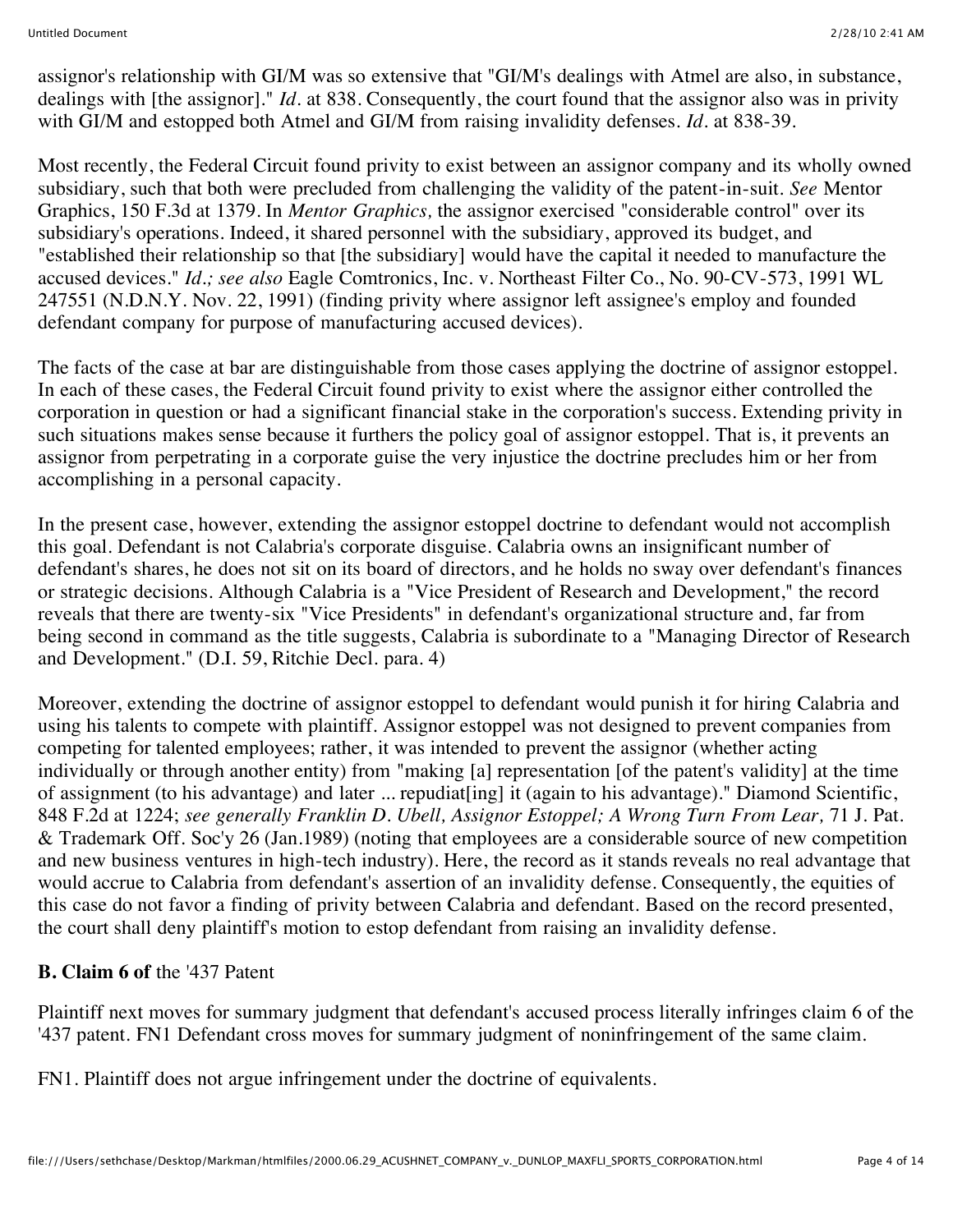A finding of literal infringement requires that the asserted claims read on the accused process. *See* Morton Int'l, Inc. v. Cardinal Chem. Co., 5 F.3d 1464, 1468 (Fed.Cir.1993). A claim covers, or reads, on an accused process if every limitation recited in the claim is found in the accused process. *See* Kahn v. General Motors Corp., 135 F.3d 1472, 1477 (Fed.Cir.1998). Each limitation of the claim must be met exactly by the accused process, and any deviation from the claim precludes a finding of literal infringement. *See* Lantech, Inc. v. Keip Mach. Co., 32 F.3d 542, 547 (Fed.Cir.1994). If an express claim limitation is absent from an accused process, there can be no finding of literal infringement as a matter of law. *See* Kahn, 135 F.3d at 1477.

The first step in an infringement analysis requires the court to construe the disputed claims. Markman v. Westview Instruments, Inc ., 52 F.3d 967, 979 (Fed.Cir.1995), *aff'd,* 517 U.S. 370 (1996). The principles of claim construction are well established. The exercise begins with the claim language, which defines the scope of the claim. *See* York Prods., Inc. v. Central Tractor Farm & Family Ctr., 99 F.3d 1568, 1572 (Fed.Cir.1996). In analyzing claim language, the court must employ "normal rules of syntax," Eastman Kodak Co. v. Goodyear Tire & Rubber Co., 114 F.3d 1547, 1553 (Fed.Cir.1997) for "[a] claim must be read in accordance with the precepts of English grammar." In re Hyatt, 708 F.2d 712, 714 (Fed.Cir.1983). The court also must ascribe to any technical term used in a claim "the meaning that it would be given by persons experienced in the field of the invention, unless it is apparent from the patent and the prosecution history that the inventor used the term with a different meaning." Hoechst Celanese Corp. v. BP Chems., Ltd., 78 F.3d 1575, 1578 (Fed.Cir.1996).

Claim 6 of the '437 patent reads as follows:

A method of making a golf ball, comprising:

a) providing a first mold member for molding material around part of a golf ball core wherein said first mold member comprises a first mold cavity;

b) providing a mold member alignment unit having alignment members for cooperating with the two side surfaces on the first mold member to align the mold member in a lateral position;

c) providing a frame unit mounted for vertical movement relative to the mold member alignment unit for moving a golf ball core into the first mold cavity, comprising:

i) a core holder for holding the core while it is moved into the first mold cavity; and

ii) a stop for limiting the vertical movement of the frame unit;

d) positioning the first mold member to a predetermined lateral position with the alignment members such that the core holder will center the golf ball core in the first mold member;

e) placing the golf ball core in the core holder;

f) placing a first portion of polyurethane in the first mold cavity;

g) allowing said polyurethane to partially cure to a selected state of gel in said first mold cavity;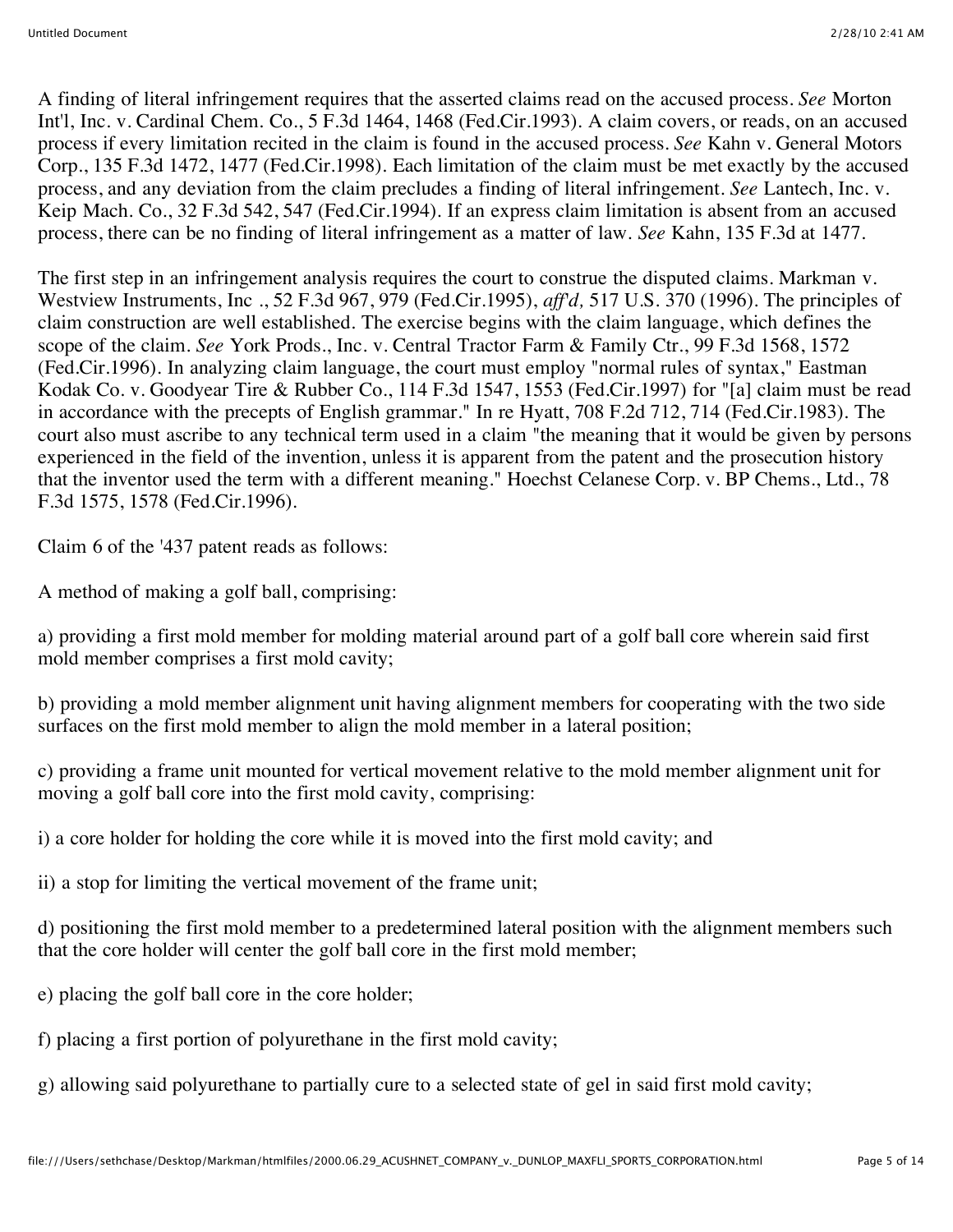h) moving the frame unit with the core holder and core continuously at a controlled rate towards the polyurethane in the first mold cavity until the core contacts the polyurethane, when the polyurethane is in said selected state of gel, and the core is centered in the first mold cavity;

i) disengaging the core from the core holder after a selected period of time;

j) placing such core with the polyurethane while still in said first mold cavity against a second mold member having a second mold cavity containing polyurethane at a selected state of gel therein and mating the two mold members together; and

k) curing the polyurethane in the mated mold members such that the golf ball cover is substantially free of defects of a type caused by a pin mold, and wherein the core center is substantially concentrically aligned with the golf ball cover.

('437 patent, col. 8, lns. 41-67 to col. 9, lns. 1-15)

As an initial matter, defendant argues that element b of claim 6 is in means plus function form. Plaintiff vigorously disputes this assertion. Section 112, paragraph 6 of Title 35 provides that a patentee may define the structure for performing a function through the use of a means expression, provided that the patentee discloses a specific structure or structures corresponding to that means in the patent specification. *See* 35 U.S.C. s. 112, para. 6. FN2 Where, as here, the word "means" is absent from the claim language, a presumption arises that s. 112, para. 6 does not apply. *See* Kemco Sales, Inc. v. Control Papers Co., 208 F.3d 1352, 1361 (Fed.Cir.2000). That presumption may be rebutted if the claim limitation does not recite sufficiently definite structure to perform the claimed function. *See id.* In construing a means plus function claim, the court must look to the language of the claim, the patent specification, and the prosecution history. *See* Cybor Corp. v. FAS Techs., Inc., 138 F.3d 1448, 1457 (Fed.Cir.1998); United States v. Telectronics, Inc., 857 F.2d 778, 782 (Fed.Cir.1988). At present, neither party included the prosecution history as part of the record. Consequently, neither shall the court determine at this point in the proceedings whether element b of claim 6 is in means plus function form nor further construe claim 6.

# FN2. 35 U.S.C. s. 112, para. 6 reads as follows:

An element in a claim for a combination may be expressed as a means or step for performing a specified function without the recital of structure, material, or acts in support thereof, and such claim shall be construed to cover the corresponding structure, material, or acts described in the specification and equivalents thereof.

The court shall deny without prejudice plaintiff's motion for summary judgment of infringement and defendant's cross motion for summary judgment of non-infringement of the '437 patent.

## **V. PLAINTIFF'S MOTION FOR SUMMARY JUDGMENT OF INFRINGEMENT OF** THE '365 PATENT **AND DEFENDANT'S CROSS MOTION FOR SUMMARY JUDGMENT OF INVALIDITY OF THAT PATENT**

In the second set of motions before the court, plaintiff seeks summary judgment that defendant's accused apparatus and process for molding solid golf ball cores infringes claims 1-3 of the '365 patent. (D.I.52) For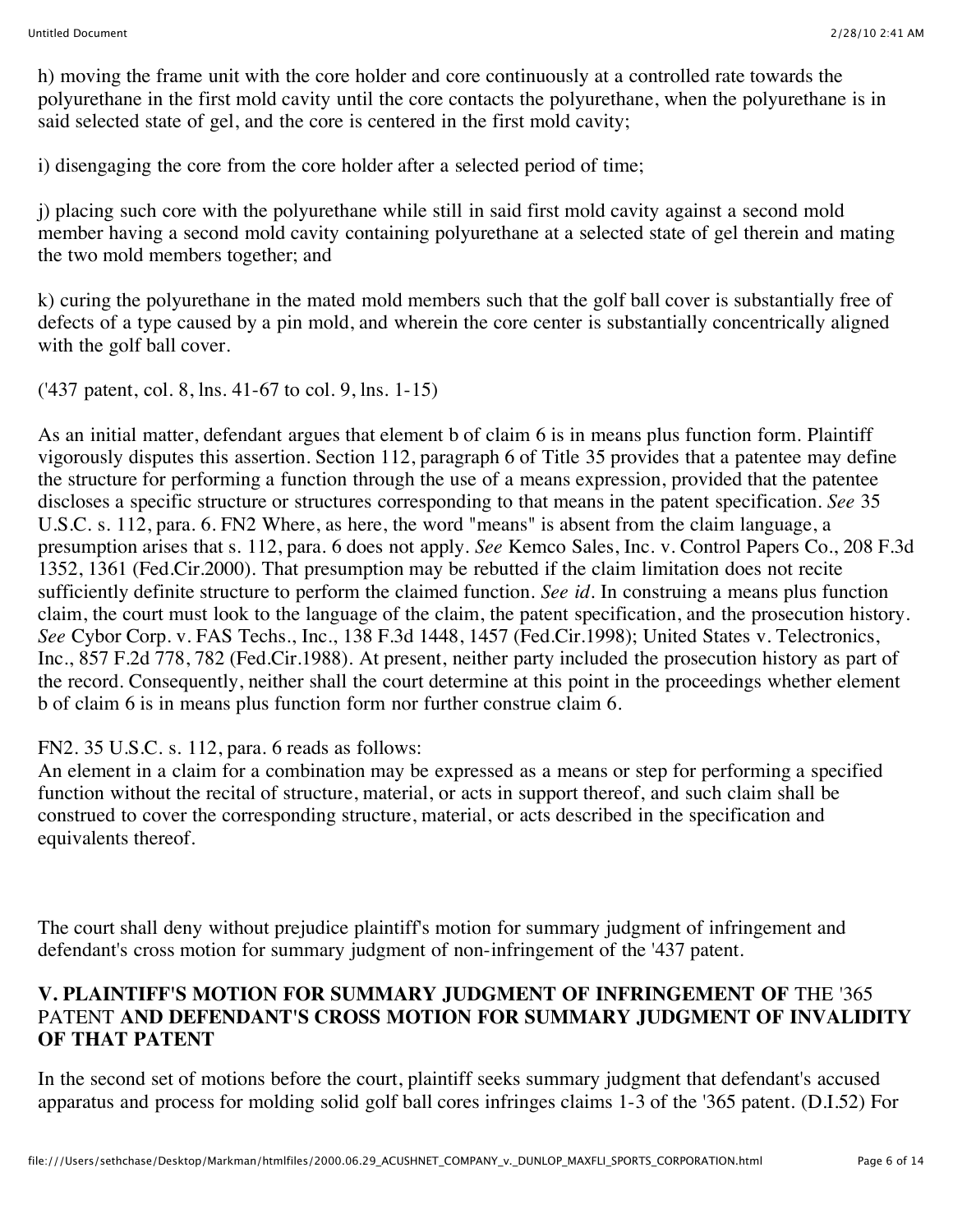its part, defendant does not dispute the infringement allegations; however, it seeks summary judgment that the '365 patent is obvious in light of prior art. (D.I.65) Defendant also argues that plaintiff's infringement claim is barred by the doctrine of laches.

# **A. Infringement of** the '365 Patent

Plaintiff argues that defendant's accused core molding apparatus infringes claims 1-3 of the '365 patent. The '365 patent is directed to a method and apparatus for compression molding golf ball cores. Defendant neither denies infringement nor disputes plaintiff's proposed construction of claims 1-3. (D.I. 65 at 3 n.2) FN3 Nonetheless, the court shall construe each claim and review the evidence asserted in support of plaintiff's infringement argument. *See* Exxon Chem. Patents, Inc. v. Lubrizol Corp., 64 F.3d 1553, 1555 (Fed.Cir.1995) (noting that, "the trial judge has an independent obligation to determine the meaning of the claims, notwithstanding the views asserted by the adversary parties").

FN3. "Dunlop has never contended in this action that its present core molding process would not infringe the '365 patent, were that patent valid."

# **1. Claim 3**

Claim 3 reads as follows:

An apparatus for compression molding spherical objects comprising opposed mold plates, each said mold plate having a plurality of half molds therein, each said half mold having a cavity, the plates being movable towards and away from each other and, when together, the cavities of the said half molds of one plate being in registration with the cavities of the said half molds of the other plate, the cavity in each half mold in one of said plates being a portion of a sphere, said portion being a truncated sphere truncated at said mold parting line so as to be of greater than hemispherical dimension and the cavity in each half mold of the other plate being a corresponding remaining portion of said sphere truncated at said mold parting line to be of less than hemispherical dimension whereby said cavities in said one of said plates are undercut for retention of the molded spherical objects, and means for simultaneously mechanically releasing all said spherical objects from the half molds of said one mold plate.

('365 patent, col. 4, lns. 48-66) Claim 3's "opposed mold plates" element requires an upper mold plate positioned above a lower mold plate. Both the upper and lower mold plates contain a plurality of "half molds" that contain "cavities," which hold and shape the core material. When brought together by the apparatus, the "cavities" on the opposing mold plates will form a sphere. However, the hemispherical dimensions of the upper and lower cavities are not equal. Thus, the "mold parting line," where the upper and lower cavities meet, is not at the equator of the molded core material. The "mold parting line" will be either above or below the equator, such that one cavity (either the upper or the lower) will have a greater hemispherical dimension than the other. The cavities with the greater hemispherical dimensions are thereby "undercut for retention of the molded spherical objects." ('365 patent, col. 4, lns. 63-64) As noted in the specification, this allows the molded cores to remain in the mold plate with the larger hemispherical dimension. ( *See* '365 patent, col. 1, lns. 22-44)

The above described mold plates must be "moveable towards and away from each other" in such a fashion that the cavities in the upper and lower mold plates are "in registration." ('365 patent, col. 4, lns. 51-52, 53- 54) The common meaning of registration is "bringing [something] together ... in complete agreement with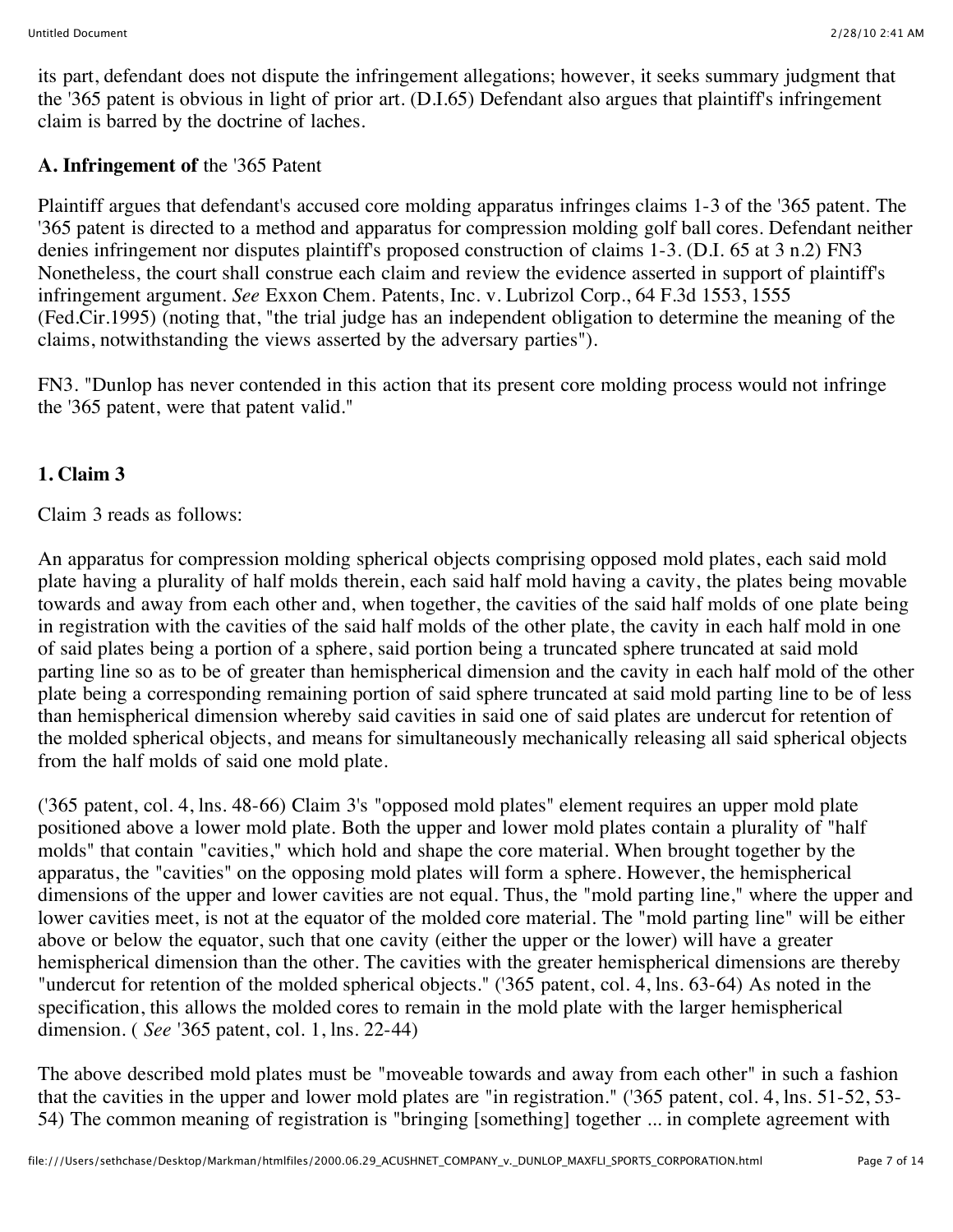respect to position." *Webster's Third New Int'l Dictionary* 1912 (unabridged ed.1993). Thus, the term "registration" as used in the '365 patent requires that the mold cavities be in alignment with each other when both mold plates are brought together.

Claim 3 also recites a "means for simultaneously mechanically releasing all said spherical objects from the half molds of said one mold plate." ('365 patent, col. 4, lns. 64-66) Because this claim language is expressed in means plus function format,FN4 the court must look to the patent specification to "determine what structures have been disclosed ... that correspond to the means for performing that function." Kemco Sales, 208 F.3d at 1361. The '365 patent specification discloses several means for performing the function of "simultaneously mechanically" releasing the molded cores. The preferred means employs a vacuum system that lifts the cores out of the mold by forming a vacuum between a rubber boot and the mold surface. ('365 patent, col. 2, lns. 43-68) Although this system is preferred, the specification indicates that it is not essential. ( *See* '365 patent, col. 3, lns. 1-2) The specification also discloses other systems:

FN4. Unlike the alleged means plus function claim element in the '437 patent, there is no dispute that this element of claim 3 is in means plus function form.

For example, the balls could be ejected before the stripper plate and boots are brought into position. Similarly, the stripper plate and boots could be brought into position above the balls but the balls could be ejected before any vacuum is applied.

...

Alternatively a frictional system can be employed by making the rubber boots somewhat larger so they squeeze down over and grip the ball. The balls can then be ejected from the boots by air pressure, ejector pins, or the like. Other removal systems such as gripping fingers, needles, push rods (for horizontal unloading) o[r] magnetic systems (for balls highly loaded with iron filings or the like) can also be employed.

It will also be appreciated that the oversized cavity mold need not be the lower mold but can rather be the upper mold. In this instance, the ejector pins would be in the upper mold plate and would eject the balls downward when the mold plates were parted.

('365 patent, col. 3, lns. 51-63) Figure 2 of the '365 patent depicts the preferred vacuum system along with an ejector pin. Thus, the written description and the accompanying drawing indicate that the disclosed structure corresponding to the "simultaneously mechanically releasing" means is a system employing either a vacuum in combination with an ejector pin or a system employing simply an ejector pin or some other mechanical means such as gripping fingers, needles, or push rods.

Given this claim construction, plaintiff's unrefuted evidence establishes that defendant's apparatus infringes claim 3. Plaintiff submitted evidence that defendant's apparatus has mold plates, half molds, and a plurality of cavities. (D.I. 53 Exs. C, D, E, at 200:8-22) The cavities in the upper mold plate of the accused device are of greater hemispherical dimension than the cavities in the lower mold plate. (D.I. 53 Ex. E, at 215:15-22) Thus, these accused upper mold plate cavities are undercut for retention of the molded cores. (D.I. 53 Ex. H, E, at 193:5-18; 203:6-204:2) Furthermore, the upper and lower mold plates of the accused apparatus are moveable towards and away from each other and, once together, the cavities of the half molds in one plate are in alignment, or "in registration," with the cavities of the half molds in the opposing plate. (D.I. 53 Ex. E, at 187:20-188:9; 200:25-201:12) Defendant's accused apparatus also employs "knockout pins" as a "means for simultaneously mechanically releasing" the molded cores. (D.I. 53 Ex. F, E, at 197:9-198:11;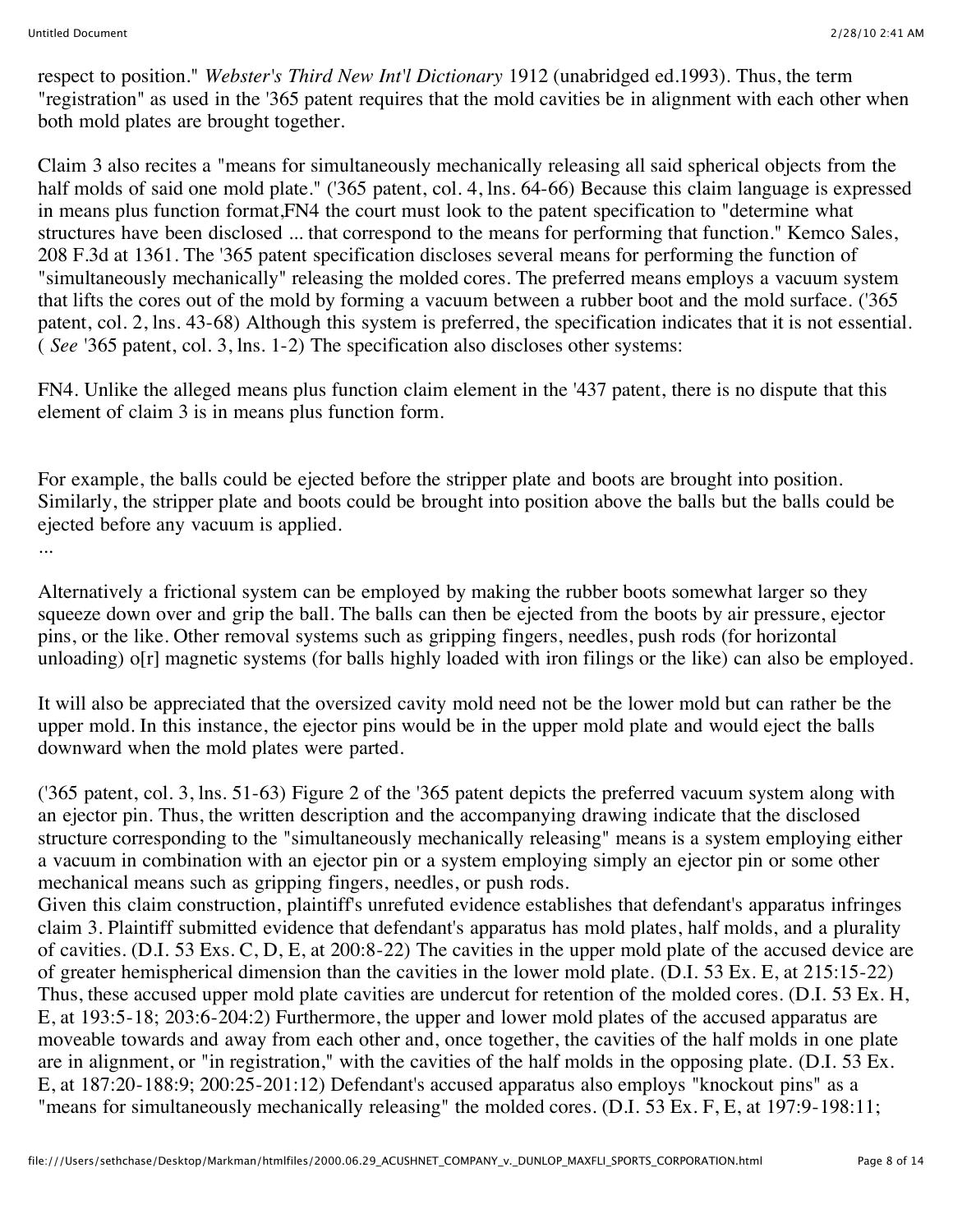205:13-206:9)

The evidence establishes that defendant's accused apparatus meets every element of claim 3 of the '365 patent. Therefore, plaintiff's motion for summary judgment is granted as to its contention that defendant's apparatus infringes claim 3 of the '365 patent.

# **2. Claims 1 and 2**

Plaintiff also argues that defendant's process infringes claims 1 and 2 of the '365 patent. Claim 1 is an independent method claim that discloses a method of molding objects having a curved outer surface. It reads as follows:

A method of molding objects having a curved outer surface comprising:

(a) forming said object in a mold device, said mold device comprising a first set of half molds positioned in a first mold plate and a second set of half molds positioned in a second mold plate, each said half mold in said first set having a cavity therein and each said half mold in said second set having a corresponding cavity which when placed together define the shape of said object and a mold parting line between the cavities, the cavity in each half mold of said first set having a cross-section at the mold parting line whose dimension is from about 0.5% to about 10% less than the dimension of the greatest cross-section of the object to be molded and forming thereby an undercut opening of said cavity,

(b) separating said first mold plate from said second mold plate whereby each molded object is retained in the first set of half molds by the undercut opening thereof;

(c) mechanically removing said molded object from said first set of half molds.

('365 patent, col. 4, lns. 25-45) Claim 2 is a dependent claim that teaches, "[t]he method of claim 1 wherein said objects are spherical." ('365 patent, col. 4, lns. 46-47)

The court shall construe the terms of claims 1 and 2 consistent with claim 3. Construed as such and in light of plaintiff's unrefuted evidence, defendant's accused process infringes claims 1 and 2 of the '365 patent. As noted above, this evidence establishes that defendant's process for manufacturing spherical golf ball cores employs upper and lower mold plates, each containing a plurality of half molds with each half mold containing a cavity. (D.I. 53 Ex. E, at 186:3-25) When combined, these cavities define both the shape of the molded core and the "mold parting line" between the cavities. (D.I. 53 Ex. E, at 215:11-19) Further, the upper mold plate cavities in defendant's process have undercut openings. (D.I. 53 Ex. E, at 193:5-18) Plaintiff also submitted evidence that the diameter of one of defendant's cores at its mold parting line is 0.9% less than the diameter of that core at its equator. (D.I. 53 Ex. I, at para.para. 6-7) One of plaintiff's experts testified that this indicates that the cross-section at the cavity opening in defendant's apparatus is about 0.9% less than the greatest cross-section of the core. (D.I. 53 Ex. I, at para. 7) Thus, defendant's process meets every element of step (a) of claim 1.

There is also unrefuted evidence that, when defendant's upper and lower mold plates are separated, the molded cores remain in the half molds of defendant's upper mold plate (the "first mold plate") due to the undercut openings of the half-molds of that plate. (D.I. 53 Ex. E, at 193:5-18) Consequently, defendant's accused process meets every element of step (b) of claim 1.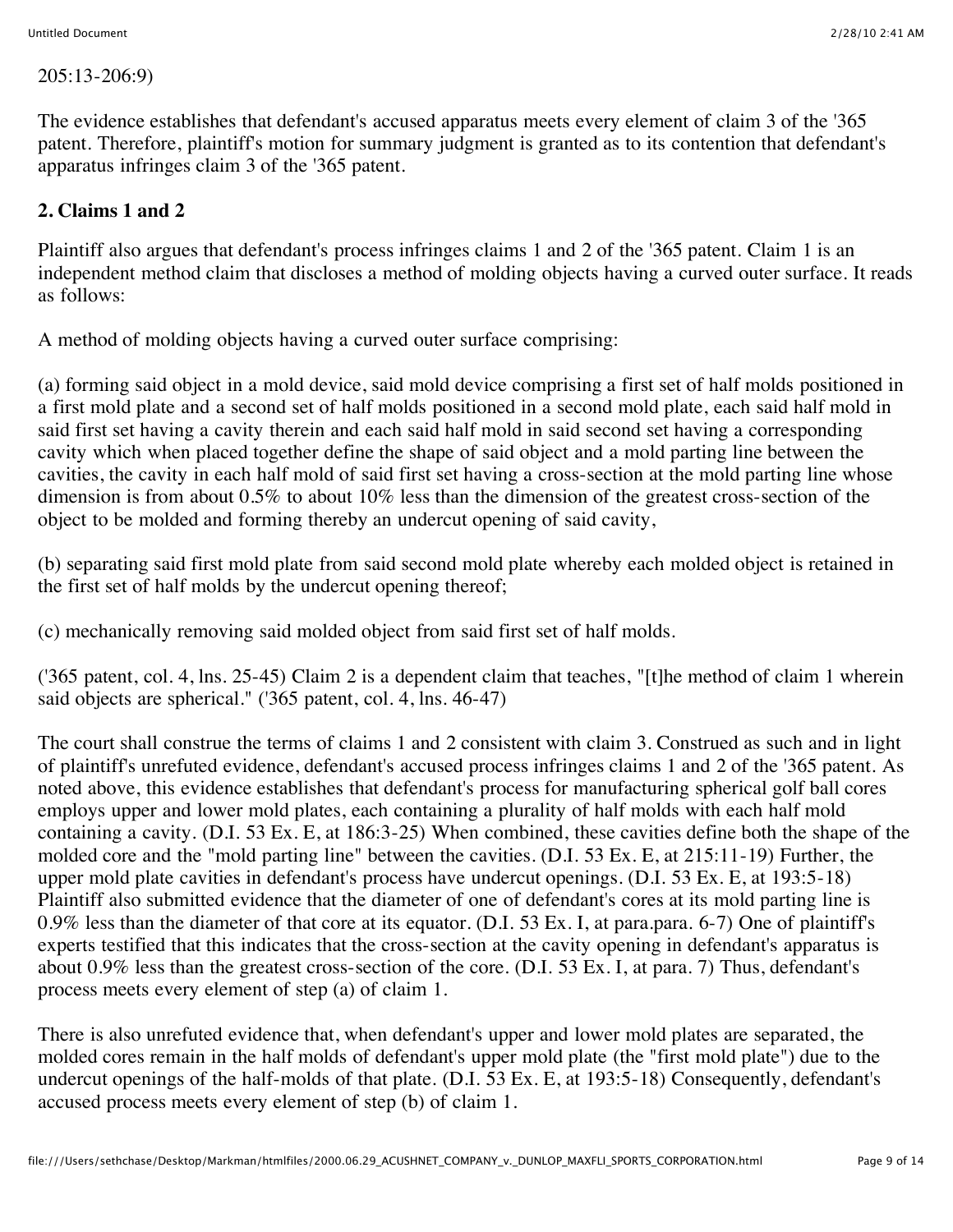Finally, it is undisputed that defendant employs knockout pins to mechanically remove the cores from the upper, "first set" of half molds. (D.I. 53 Ex. E, at 205:13-206:9) Thus, defendant's process meets every element of step (c) in claim 1 and infringes that claim as a matter of law.

With respect to claim 2, it is undisputed that defendant's upper and lower half molds form a "spherical" golf ball core. (D.I. 53 Ex. E, at 215:15-22) Accordingly, defendant's process also infringes claim 2 as a matter of law.

# **B. Defendant's Cross Motion for Summary Judgment of Invalidity**

In its cross motion, defendant argues that claims 1-3 of the '365 patent are obvious and, therefore, invalid. Specifically, defendant contends that the prior art teaches compression molds with off-center mold parting lines, or "undercuts," such as those disclosed in claims 1-3 of the '365 patent.

A patent is invalid under 35 U.S.C. s. 103

if the differences between the subject matter sought to be patented and the prior art are such that the subject matter as a whole would have been obvious at the time the invention was made to a person having ordinary skill in the art to which said subject matter pertains.

The ultimate determination of obviousness is a question of law based on underlying factual inquiries. *See* Richardson-Vicks Inc. v.. UpJohn Co., 122 F.3d 1476, 1479 (Fed.Cir.1997). Those factual inquiries involve consideration of the four so-called *Graham* factors: (1) the scope and content of the prior art; (2) the differences between the claims and the prior art; (3) the level of ordinary skill in the pertinent art; FN5 (4) and any secondary considerations of nonobviousness, such as commercial success. *See* Graham v. John Deere Co. of Kansas City, 383 U.S. 1, 17-18 (1966); B.F. Goodrich Co. v. Aircraft Braking Sys. Corp., 72 F.3d 1577, 1582 (Fed.Cir.1996). The existence of each element of a claim in the prior art does not, by itself, demonstrate obviousness. Instead, there must be a "reason, suggestion, or motivation in the prior art that would lead one of ordinary skill in the art to combine the references, and that would also suggest a reasonable likelihood of success." Smith Indus. Med. Sys., Inc. v. Vital Signs, Inc., 183 F.3d 1347, 1353 (Fed.Cir.1999). "Such a suggestion or motivation may come from the references themselves, from knowledge by those skilled in the art that certain references are of special interest in a field, or even from the nature of the problem to be solved." Id. at 1356.

FN5. The factfinder must evaluate the invention, "not through the eyes of the inventor, who may have been of exceptional skill, but as by one of 'ordinary skill." ' Interconnect Planning Corp. v. Feil, 774 F.2d 1132, 1138 (Fed.Cir.1985).

With respect to the first step in the invalidity analysis, the court's prior construction of claims 1-3 of the '365 patent controls. In support of its obviousness argument, defendant offers the following evidence:

-> an affidavit from its expert, Dr. Suresh G. Advani, that basic texts in compression molding teach (1) the desirability of retaining the molded object in one of the mold halves and (2) the usefulness of undercuts and ejection devices as a means to do this (D.I. 67, Advani Decl. para. 12);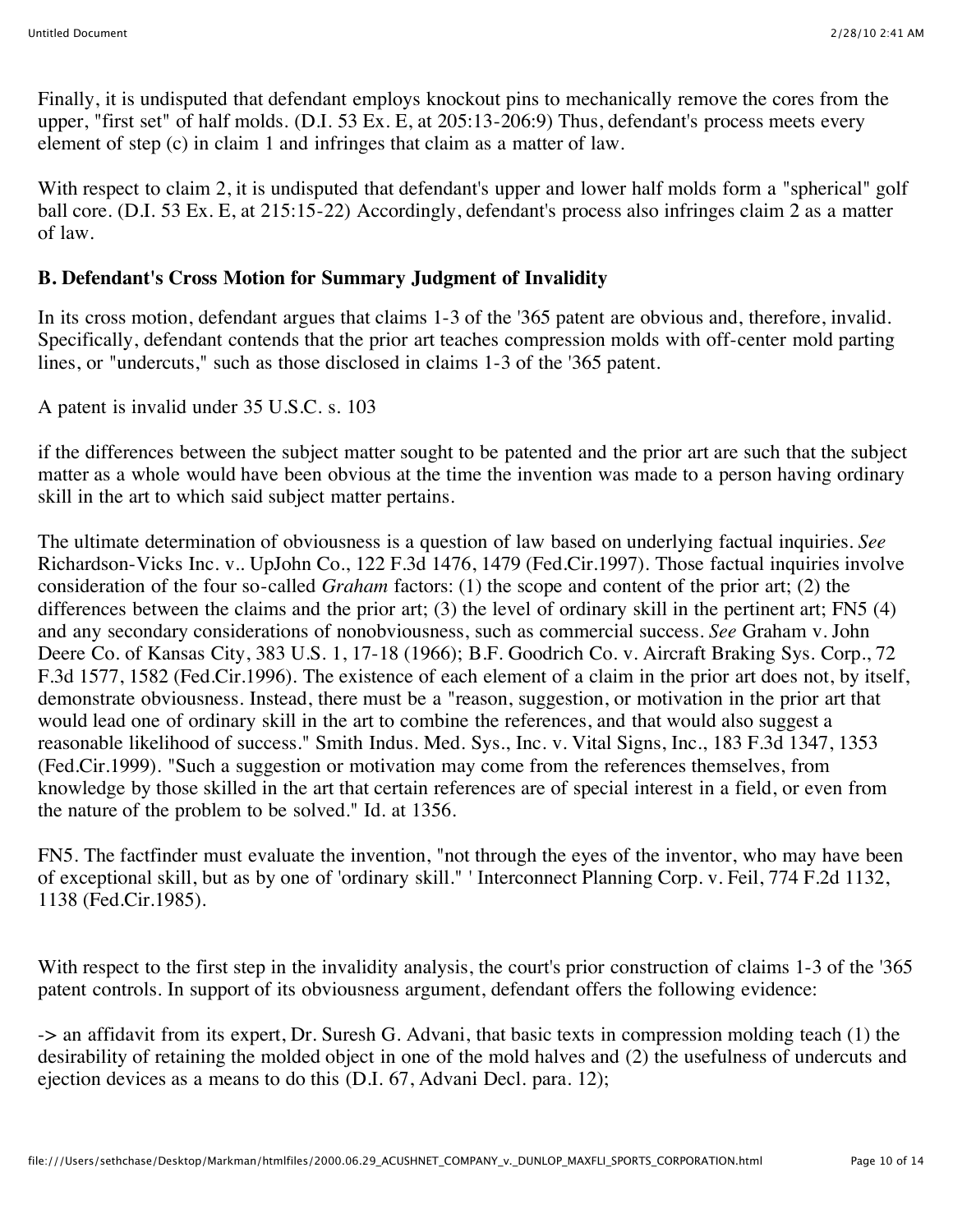-> the Lacaze '692 patent, the diagrams of which allegedly depict mold halves with an "undercut" that would hold a molded object in place after compression (D.I.; D.I. 67, Advani Decl. para.para. 16-18) and Advani's testimony that the differences between this alleged prior art and the '365 patent are immaterial.

Defendant also asserts that one skilled in the art would find the '365 patent obvious. Defendant argues that one skilled in this particular art would have at least a bachelor's degree in mechanical or chemical engineering. Furthermore, defendant contends that no secondary considerations, such as commercial success, favor plaintiff.

In response, plaintiff offers the testimony of two experts who dispute the existence of an undercut in the Lacaze '692 patent's upper mold cavity. (D.I. 89 Ex. F, Pocklington Decl., at para. 5; Ex. H, Roulston Decl., at para.para. 11-12) According to these experts, the Lacaze patent does not teach an undercut mold half and, therefore, that patent cannot meet claims 1-3 of the '365 patent. Plaintiff's experts also contend that the compression molding textbook relied upon by Dr. Advani teaches away from the use of undercuts. (D.I. 89, Ex. F, Pocklington Decl., at para. 6; Ex. H, Roulston Decl., at para. 14-15) Plaintiff's experts also reject defendant's estimation of the qualifications of one skilled in the art. They argue that five to ten years of practical experience, not necessarily a formal degree, would render one skilled in the relevant art of compression molding. (D.I. 89, Ex. H, Roulston Decl., at para. 19)

There are, then, several disputed issues of material fact. Consequently, the court shall deny defendant's motion for summary judgment of invalidity.

## **C. Defendant's Cross Motion for Laches**

Defendant contends that the doctrine of laches bars plaintiff's claim of infringement of the '365 patent. Specifically, it argues that plaintiff's delay in bringing suit was "unreasonable and inexcusable" and that this delay caused defendant to suffer material prejudice.

The laches defense is cognizable under 35 U.S.C. s. 282 as an equitable defense to a claim of patent infringement. *See* A.C. Aukerman Co. v. R.L. Chaides Constr. Co., 960 F.2d 1020, 1028 (Fed.Cir.1992). "Where a defense of laches is established, the patentee's claim for damages prior to suit may be barred." *Id.* In *A.C. Aukerman Co.,* the Federal Circuit stated that in order for a defendant to invoke the laches defense, the defendant has the burden to prove two factors:

1. [T]he plaintiff delayed filing suit for an unreasonable and inexcusable length of time from the time the plaintiff knew or reasonably should have known of its claim against the defendant; and

2. [T]he delay operated to the prejudice or injury of the defendant.

*Id.* at 1032. The defendant must prove both factors by a preponderance of the evidence. *Id.* at 1045. An accused infringer is entitled to a presumption of laches if the infringer can show that the patentee delayed bringing suit for more than six years from the date the patentee knew or should have known of the alleged infringement. *Id.* at 1028, 1037.

The laches defense, which is based on equitable principles, is not governed by the application of "mechanical rules." *Id.* at 1032. The length of time that is "deemed unreasonable and inexcusable has no fixed boundaries but rather depends on the circumstances." *Id.* (citations omitted). Thus, the "court must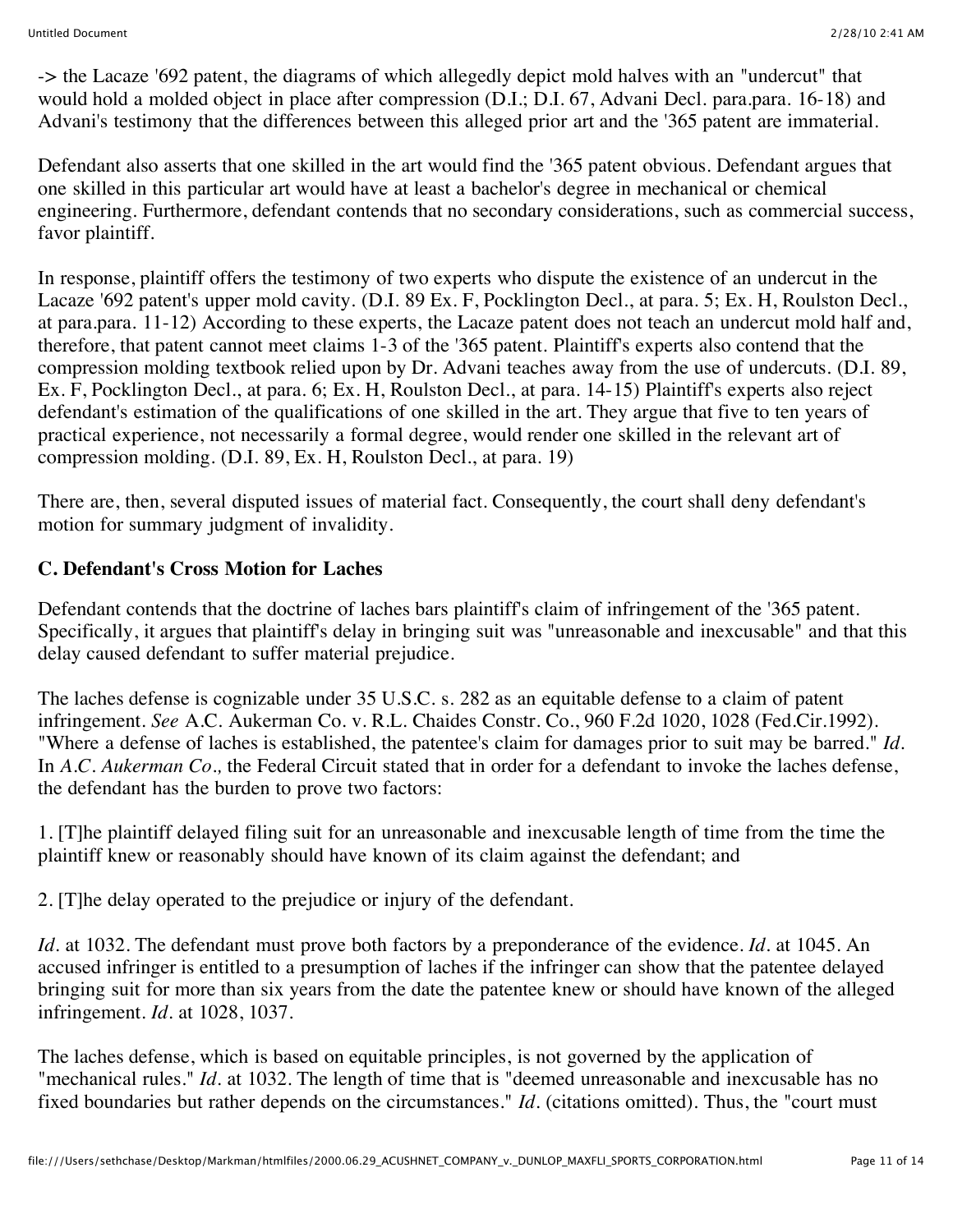look at all of the particular facts and circumstances of each case and weigh the equities of the parties." *Id.* The court must also consider the patentee's reasons for delay. *See id.* Some excuses that have been recognized include: "[O]ther litigation; negotiations with the accused; possibly poverty and illness under limited circumstances; wartime conditions; extent of infringement; and dispute over ownership of the patent." *Id.* (citations omitted).

Prejudice may be either economic or evidentiary in nature. *See id.* at 1033 (citations omitted). Economic prejudice "may arise where a defendant and possibly others will suffer the loss of monetary investments or incur damages which likely would have been prevented by earlier suit." *Id.* at 1033. In determining economic damages, the court "must look for a change in the economic position of the alleged infringer during the period of delay." *Id*. The court should also consider whether, if the infringer had notice, it could have switched to a noninfringing product and whether the patentee intentionally waited for damages to escalate. *See id.* Evidentiary prejudice "may arise by reason of a defendant's inability to present a full and fair defense on the merits due to the loss of records, the death of a witness, or the unreliability of memories of long past events, thereby undermining the court's ability to judge the facts." *Id.* (citations omitted).

## **1. Defendant Is Not Entitled to a Presumption of Laches**

A presumption of laches arises if defendant can show that plaintiff knew or should have known of defendant's infringement on or prior to December 17, 1992-six years prior to plaintiff's initiation of its infringement suit. *See* A.C. Aukerman Co., 960 F.2d at 1028, 1037. Defendant contends that, since 1989, plaintiff has tested the cores of golf balls manufactured by defendant and other competitors. Defendant asserts that some of these golf ball cores had offset mold parting lines and that, therefore, plaintiff knew of defendant's infringement well over six years prior to filing suit.

Evidence exists, however, that prior to 1990 none of defendant's cores had offset mold parting lines. (D.I. 112 at Ex. D) Indeed, defendant admitted that the accused molds went into service only in "late 1990." (D.I. 112, Williams Aff., Ex. C., at para.para. 10-13) Obviously, then, plaintiff's tests on defendant's golf ball cores between 1986 and 1990 could not have revealed defendant's infringement of the '365 patent because defendant had not yet begun its infringing process.

Defendant also argues that in late 1991 plaintiff purchased 1100 golf balls (including 49 dozen of defendant's golf balls) and conducted tests on those golf balls that would have revealed defendant's infringement of the '365 patent. (D.I. 68 Ex. H, at A9063-64) According to the documents offered by defendant, these golf balls appear to have been manufactured by a Japanese third-party, not by defendant at its Greenville, South Carolina manufacturing facility where the accused molds were located. Accordingly, this lot of defendant's golf balls could not have revealed infringement of the '365 patent.

Defendant also points to a 1992 "ball audit" listing test results on some of defendant's golf balls. (D.I. 68, Ex. E, at A9242) The tests measured physical properties of the cores such as diameter, weight, specific gravity, hardness, and core color. The audit did not test whether or not the cores exhibited mold parting lines. Nonetheless, defendant argues that one of the cores tested (the core of the Dunlop Maxfli DDH III golf ball) had an obvious offset mold parting line, which plaintiff's technicians would have observed while performing the other tests.FN6 In support of its assertion that the mold parting line would have been obvious to the naked eye, defendant relies upon disputed evidence that plaintiff's technicians removed the core intact. Plaintiff points to record evidence indicating that its technicians used a method of core extraction that would have left the core severely damaged, thus obscuring the offset mold parting line. (D.I. 112, Morgan Dep.,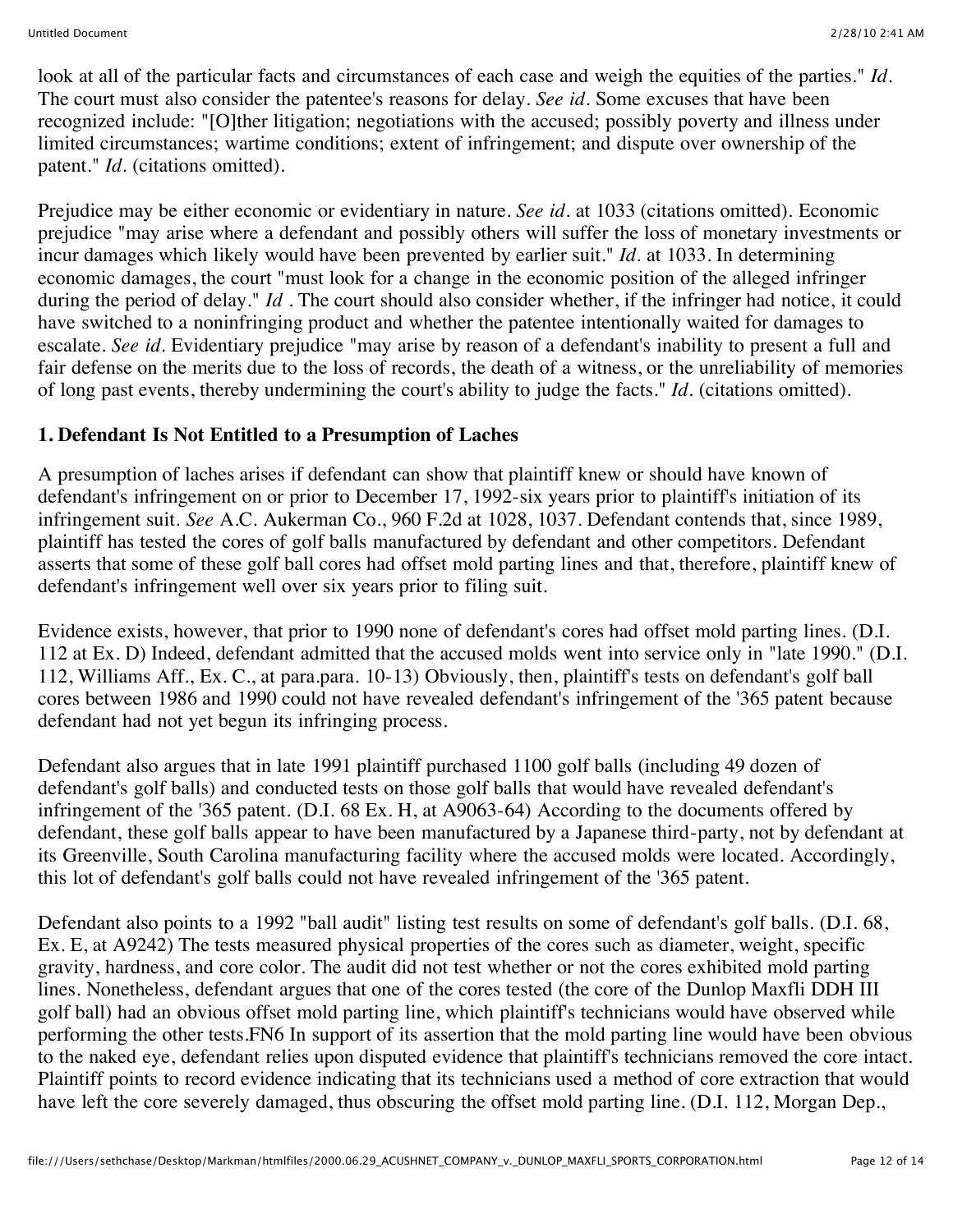Ex. E, 125:22-25) FN7 Because genuine issues of material fact exist with respect to the visibility of this offset mold parting line, defendant is not entitled at this stage of the proceedings to an inference of laches arising from plaintiff's testing of one of defendant's golf balls in 1992.

FN6. The ball audit reveals that the Dunlop Maxfli DDH III had a "grey-white" core. (D.I. 68, Ex. E, at A9242) From this, defendant concludes the core had an offset parting line. This is so, defendant argues, because defendant produced cores using two methods in 1992-one method, which did not use a mold with an offset mold parting line, involved a peach-colored core material and the other method, which produced an offset mold parting line, used a grey-white core. (D.I. 116, Lynch Decl., para. para. 3-6)

FN7. "In 1989, we were able to cut a golf ball in half and then into quarters and thereby remove the cover from the core fragments and thereby separate the core and the cover." ( *See also* D.I. 112, Ex. A, Morgan Dep., at 131:17-19) ("On an occasional basis in the early 1990s, the can opener method [a method for removing the cores intact] was used to remove covers from cores.") It is unclear from the record what method plaintiff's technicians used to extract the core tested in the 1992 ball audit.

## **2. Defendant Is Not Entitled to a Finding of Unreasonable or Inexcusable Delay**

Although a presumption of laches is inappropriate at this stage of the proceedings, this alone does not preclude the possibility of a laches defense. *See* A.C. Aukerman, 960 F.2d at 1038. If defendant can prove unreasonable delay and prejudice based on the evidence of record, it may yet establish laches. *See id.* To this end, defendant argues that routine tests performed by plaintiff on defendant's golf balls during the 1990s would have revealed the offset mold parting line to plaintiff's technicians.FN8 As noted above, the manner in which the cores were extracted during these tests is in dispute. Further, there is testimony indicating that plaintiff tested its competitors' golf balls only for "performance related" features such as spin and distance. (D.I. 112, Morgan Dep., Ex. A, at 120:20-25) Consequently, the court cannot determine on summary judgment that plaintiff's technicians would have known about the offset mold parting line on defendant's golf ball cores.

FN8. Plaintiff claims that it first learned of defendant's infringement of the '365 patent through an anonymous September 26, 1998 e-mail from a "disgruntled ex-Maxfli employee." (D.I. 112 Ex. A, 164:25- 165:16; Ex. B) Only then did it begin examining defendant's golf ball cores for offset mold parting lines.

Defendant also posits that plaintiff had a duty to police its competitors' cores for infringement of the '365 patent and, therefore, that knowledge of infringement should be imputed to plaintiff. According to defendant, if plaintiff had fulfilled its duty to inspect its competitors' golf ball cores for offset mold parting lines, it would have discovered defendant's infringing activities well before 1998.

In support of this assertion, defendant relies on Wanlass v. General Electric Company, 148 F.3d 1334, 1338- 39 (Fed.Cir.1998). In *Wanlass,* the Federal Circuit affirmed a district court's grant of summary judgment on laches grounds in a case involving a patent for a type of motor used in air conditioners. The district court applied the presumption of laches to the patentee because General Electric ("GE") had "openly made, sold, and marketed" the allegedly infringing devices for over eighteen years before the patentee filed his infringement suit. *Id.* at 1334. Moreover, the patentee "was on [actual as opposed to constructive] notice that